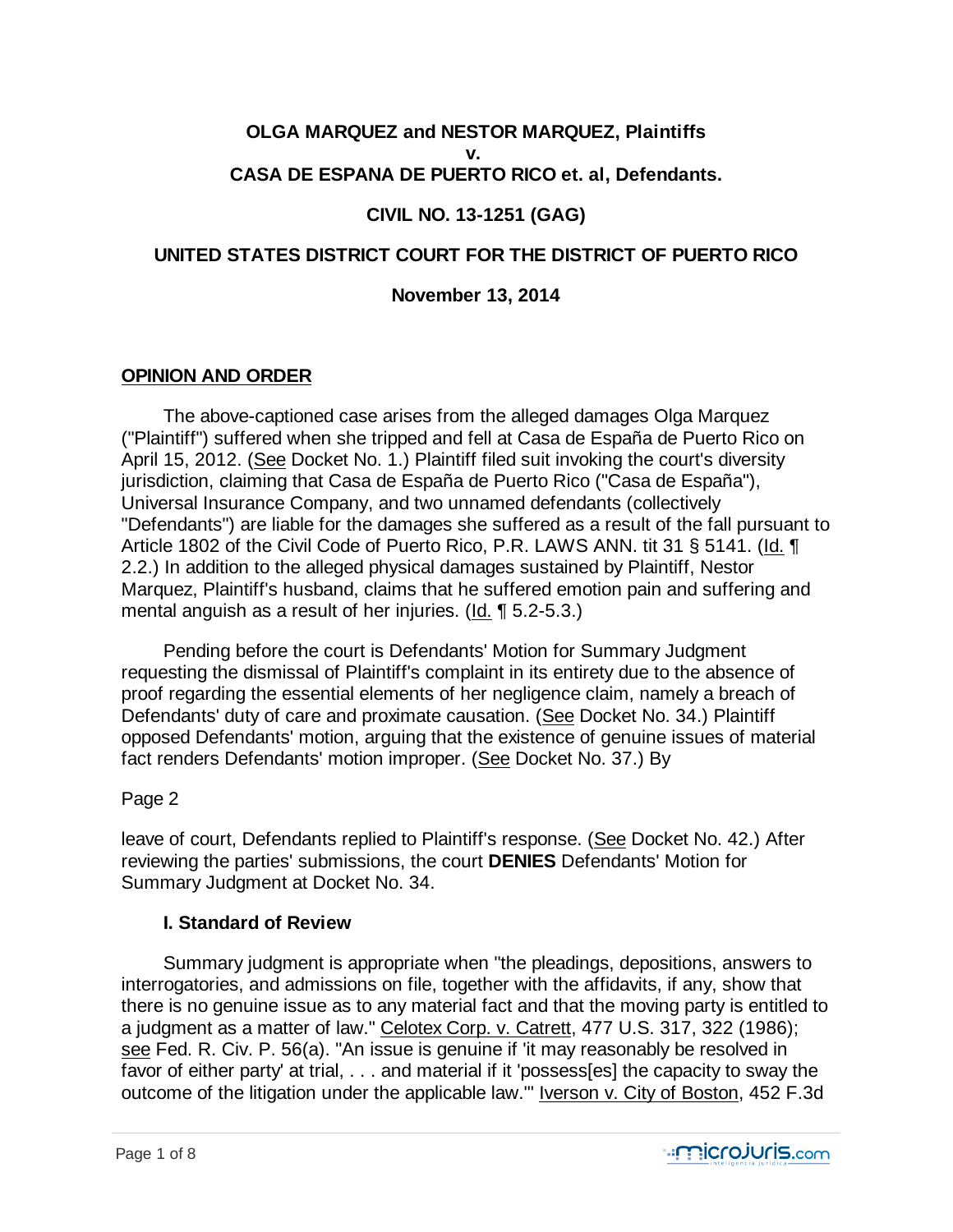94, 98 (1st Cir. 2006) (alteration in original) (internal citations omitted). The moving party bears the initial burden of demonstrating the lack of evidence to support the nonmoving party's case. Celotex, 477 U.S. at 325. "The movant must aver an absence of evidence to support the nonmoving party's case. The burden then shifts to the nonmovant to establish the existence of at least one fact issue which is both genuine and material." Maldonado-Denis v. Castillo-Rodriguez, 23 F.3d 576, 581 (1st Cir.1994). The nonmovant may establish a fact is genuinely in dispute by citing particular evidence in the record or showing that either the materials cited by the movant "do not establish the absence or presence of a genuine dispute, or that an adverse party cannot produce admissible evidence to support the fact." Fed. R.Civ. P. 56(c)(1)(B). If the court finds that some genuine factual issue remains, the resolution of which could affect the outcome of the case, then the court must deny summary judgment. See Anderson v. Liberty Lobby, Inc., 477 U.S. 242, 248 (1986).

#### Page 3

 When considering a motion for summary judgment, the court must view the evidence in the light most favorable to the non-moving party and give that party the benefit of any and all reasonable inferences. Id. at 255. Moreover, at the summary judgment stage, the court does not make credibility determinations or weigh the evidence. Id. Summary judgment may be appropriate, however, if the non-moving party's case rests merely upon "conclusory allegations, improbable inferences, and unsupported speculation." Forestier Fradera v. Mun. of Mayaguez, 440 F.3d 17, 21 (1st Cir. 2006) (quoting Benoit v. Technical Mfg. Corp., 331 F.3d 166, 173 (1st Cir. 2003)).

## **II. Relevant Factual and Procedural Background**

 Casa de España is a center for civic and cultural activities of the Spanish community in Puerto Rico. (Docket Nos. 34-1 ¶ 3; 38 ¶ 3.) It consists of a two-level square building organized around an interior courtyard. (Docket Nos. 34-1 ¶ 6; 38 ¶ 6.) The first floor, in which the building's main entrance is located, houses a lobby, the interior courtyard, a library, an administrator's office, and several other salons and exposition rooms that surround the interior courtyard. (Docket Nos. 34-1 ¶ 6; 38 ¶ 6.) The second floor houses a restaurant, a ballroom, and several other salons that open to a balcony that wraps around the open space of the interior courtyard. (Docket Nos. 34-1 ¶ 6; 38 ¶ 6.) The lobby is located immediately after the main entrance to the building, which opens to the interior courtyard through a door-less entryway and a step down to the courtyard. (Docket Nos. 34-1 ¶ 8; 38 ¶ 8.) Defendants contend that to access the courtyard from the lobby and to go back to the lobby from the courtyard, the arched door-less entryway is the only route that guests can take. (Docket No. 34-1 ¶ 8) Plaintiff, however, contends that there is more than one way to enter the courtyard, thus guests going from the lobby to the courtyard and back to the lobby do not necessarily use the same door. (Docket No.38 ¶ 8.1)

Page 4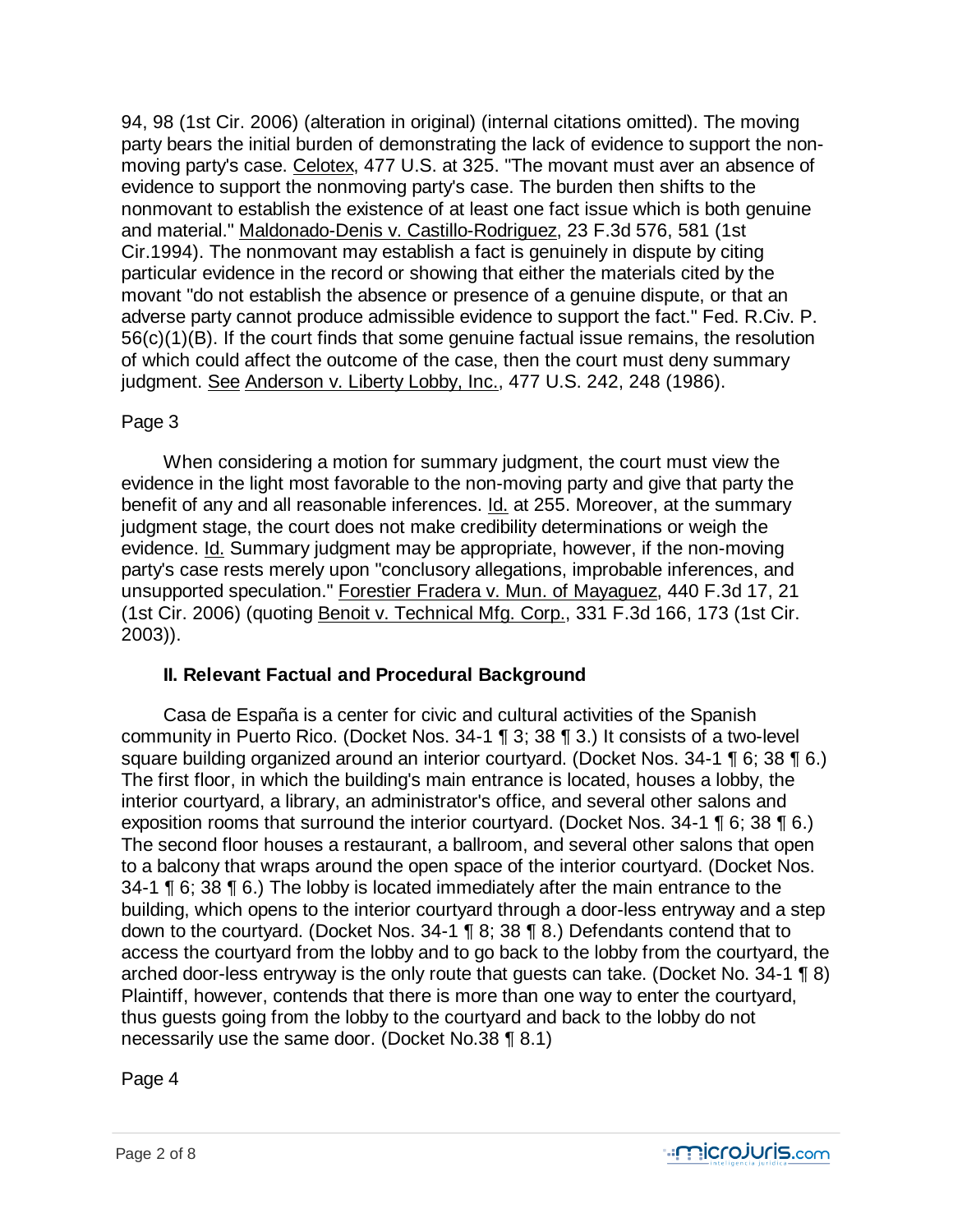On the evening of August 15, 2012, Plaintiff, her family, and a friend were visiting Casa de España with the intention of eating at the restaurant located on the second floor. (Docket Nos. 34-1 ¶ 13; 38 ¶ 13.) When Plaintiff arrived, she walked around the building with her group. (Docket Nos. 34-1 ¶ 14; 34-5 at 21-22; 38 ¶ 14.) She contends that she walked into the courtyard through an entrance other than the arched door-less entry, (Docket No. 34-5 at 20-24), whereas Defendants claim that she could have only walked through the door-less entry to get to the courtyard. (Docket No. 34-1 ¶ 8.) Upon exiting the courtyard to go to the lobby, Plaintiff walked through the doorless entryway and tripped on a one-inch high step that is located in that entryway. (Docket Nos. 34-1 ¶ 14; 38 ¶ 14.) As a result, Plaintiff fell to the floor, sustaining injuries from the fall. (Docket Nos. 34-1 ¶ 15; 38 ¶ 15.) The entryway had a sign warning of the step, but faced the opposite way from which Plaintiff was walking. (Docket Nos. 34-1 ¶ 9; 38 ¶ 9.4.) Further, Defendants contend that the step was marked with a visible yellow and black strip to warn guests of the step. (Docket No. 34- 1 ¶ 9.) Plaintiff disputes that fact, arguing that no such warning strip was present on the day she tripped on the step. (Docket No. 38 ¶ 9.2.) Both parties agree, however, that there was no record of any falls or any type of accident in the area of that entryway prior to the day that Plaintiff fell. (Docket Nos. 34-1 ¶ 12; 38 ¶ 12.)

 Thereafter, on March 26, 2013, Plaintiff filed suit against Defendants, alleging that the one-inch step in the arched door-less entryway created a dangerous condition and that Casa de España was negligent in failing to place effective signs warning of the potential danger of the step. (Docket No. 1 ¶¶ 3.1-3.4.) She alleges that as a result of Casa de España's negligence, she suffered severe traumas to the right side of her body and damage to her right elbow and back. (Id. 14.2.) Defendants answered the complaint and thereafter moved for summary judgment, requesting the dismissal of Plaintiff's complaint in its entirety. (Docket No. 34.) Plaintiff opposed

## Page 5

Defendants' motion. (Docket No. 37.) By leave of court, Defendants replied to Plaintiff's response. (Docket No. 42.)

## **III. Discussion**

 In moving for dismissal of Plaintiff's cause of action, Defendants make three arguments that they claim entitles them to judgment as matter of law.First, they argue that although Plaintiff construes this case as one based on premises liability, her claim falls within the rubric of a negligent design case because the step is not a movable object out of place, a broken structure, or slippery substance. (Docket No. 34 7-8.) As such, they contend that Plaintiff's evidence is devoid of the necessary evidence to prove that the step was negligently designed because such a claim requires an expert witness to testify to an objective standard of care from which the court can measure the accuracy of Plaintiff's contention. (Id. at 7.) Second, they argue that their statement of uncontested facts demonstrates that the step in question was neither a dangerous condition nor was it unknown to Plaintiff because the presence of the step is adequately forewarned to visitors of Casa de España's premises. (Id.) Lastly,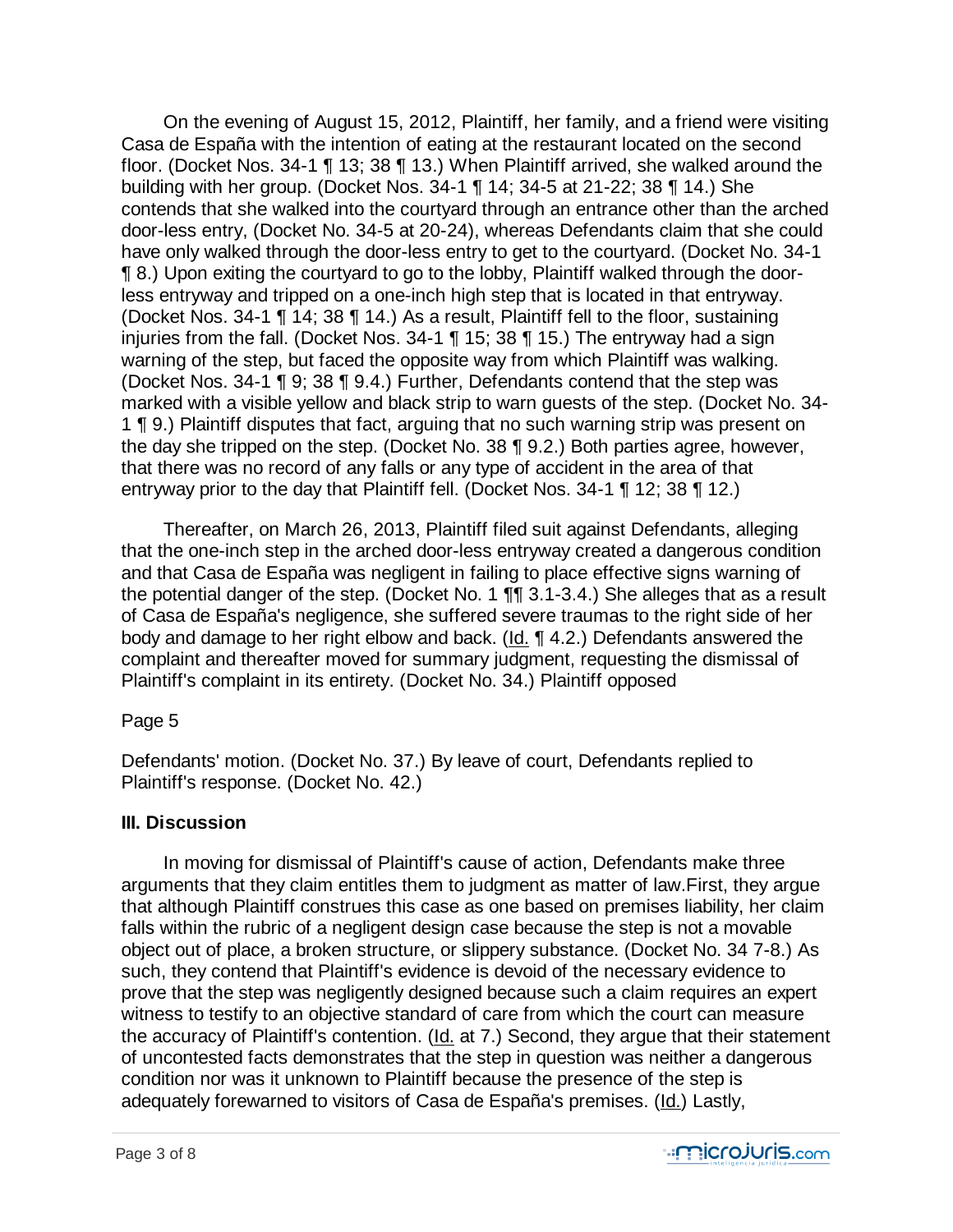Defendants argue that Plaintiff is lacking any evidence that demonstrates the foreseeability of the risk allegedly created by Defendants because there is no record of any accidents in the door-less entryway prior to the Plaintiff's trip and thus she fails to prove foreseeability with respect to Defendants' alleged breach of duty and proximate causation. (Id. at 9-12.)

 Plaintiff responds by disputing that the step was adequately forewarned to guests of Casa de España because there was no yellow and black strip on the step, the sign was facing the opposite way from which Plaintiff approached, and she did not walk into the courtyard through that entryway and thus could not have seen the warning sign. (Docket No. 37 at 8-9.) Plaintiff further argues that this case is not based on a design defect, but rather on Defendants' failure to

#### Page 6

place effective signs warning guests of Casa de España of the danger of the step in the door-less entryway. (Id. at 2, 7-8.) Plaintiffs also argue that by arguing that there were safety precautions taken by Casa de España to warn guests of the step, Defendants admitted that the potential danger of the step was foreseeable, even if there had not been any prior recorded accidents. (Id. at 8-11.)

 The following law governs the court's analysis. Article 1802 of the Puerto Rico Civil Code imposes tort liability on "[a] person who by an act or omission causes damage to another through fault or negligence." P.R. LAWS ANN. tit. 31, § 5141. To establish liability for negligence, a plaintiff must show that the defendant owed a duty to the plaintiff, that the defendant breached that duty (i.e., that the defendant was negligent), that the plaintiff suffered damages, and that those damages were caused by the breach of duty (i.e., proximate causation). Nieves-Romero v. United States, 715 F.3d 375, 378-79 (1st Cir.2013) (citing Sociedad de Gananciales c/p Hernández-López v. González Padin Co., 17 P.R. Offic. Trans. 111, 125 (1986)). "As is true in most jurisdictions, foreseeability is a central issue in these cases, as it is an element of both breach of duty and proximate cause." Vázquez-Filippetti v. Banco Popular de Puerto Rico, 504 F.3d 43, 49 (1st Cir. 2007).

 In most negligence cases, a defendant's duty "is defined by the general rule that one must act as would a prudent and reasonable person under the circumstances." Id. (citing Ortiz v. Levvitt & Sons of P.R., Inc., 1 P.R. Offic. Trans. 407, 101 D.P.R. 290 (1973)). "Foreseeability is a component of the breach [element] because a defendant only breaches his duty if he acted (or failed to act) in a way that a reasonably prudent person would foresee as creating undue risk." Id. (internal quotation marks omitted). As such, a plaintiff must show the foreseeable risks created by the defendant's acts or omissions to satisfy her burden as to this element. Id. Once a plaintiff has demonstrated that the defendant was negligent (breached the duty of care), she must then

Page 7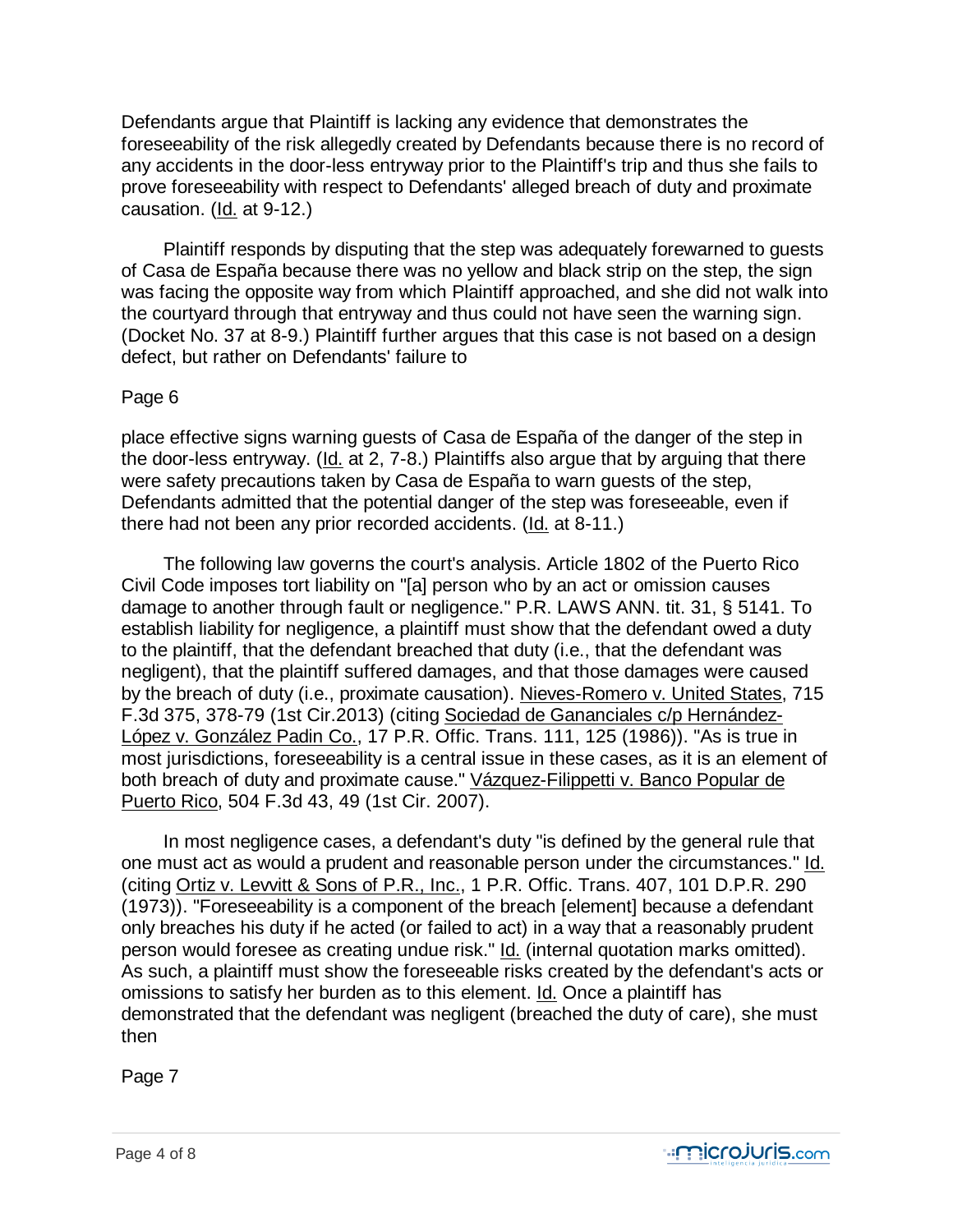demonstrate that the defendant's negligence actually caused her injuries and the defendant could have reasonably foreseen that the injuries would result from his acts or omissions. Id.; Marshall v. Pérez Arzuaga, 828 F.2d 845, 849 (1st Cir. 1987) (citing Jimenez v. Pelegrina, 112 P.R. Dec. 881, 885 (1982)).

 With respect to claims based upon premises liability, the Puerto Rico Supreme Court has concluded that "the owner or operator of a commercial establishment has a duty to exercise reasonable care to maintain those areas that are accessible to the public, so as to avoid injury to its patrons." Cline v. Puerto Rico Ports Auth., 620 F. Supp. 2d 233, 237 (D.P.R. 2008) (citing Hernández-López, 117 P.R. Dec. at 104)). To prove that a business owner breached that duty, a plaintiff must show that the defendant had actual or constructive knowledge of a hazardous or dangerous condition on his premises that more likely than not caused the damages to the plaintiff. Vázquez-Filippetti, 504 F.3d at 50; Cotto v. C.M. Ins. Co., 416 P.R. Offic. Trans. 786, 793-94, 116 D.P.R. 64 (1985). As such,

[t]here is no liability for harm resulting from dangerous conditions of which [the business owner] does not know, and which a reasonable inspection would not have discovered, or from conditions from which no unreasonable risk was to be anticipated.Likewise, in the usual case, there is no obligation to protect the visitor against dangers which are known to [the visitor], or which are so apparent that he may reasonably be expected to discover them and be able to protect himself . . . . The visitor is entitled, however, to assume that proper care has been exercised to make the premises safe for him, and he is not required, as in the case of a licensee, to be on the alert for possible defects.

Mas v. United States, 784 F. Supp. 945, 948 (D.P.R. 1992) affd, 984 F.2d 527 (1st Cir. 1993) (quoting Goose v. Hilton Hotels Int'l, Inc., 79 D.P.R. 523 (1956) (emphasis in original)). "[T]o establish constructive knowledge, a plaintiff must prove either the existence of the dangerous condition for an unreasonable or excessive length of time or, in the absence of evidence regarding time, the owner's insufficient prevention policy or failure to implement the policy." Carlo-Blanco

## Page 8

v. Inmobiliaria Comercial, Inc., No. CIV. 12-1978 PAD, 2014 WL 4805101, at \*3 (D.P.R. Sept. 26, 2014). $\frac{1}{2}$  Unlike the usual case, where the issue is whether the defendant had sufficient time to realize that there was dangerous matter on the floor or whether it used due care to carry out reasonable inspections of the premises for nonpermanent hazards, in the present case, the issue is whether Defendant failure to implement a sufficient prevention policy, that is, whether it exercised reasonable care in putting up signs in the entrance way to forewarn guests of the step.

 Claims based on allegedly dangerous properties can alternatively take the form of a defective or negligent design case. See Vázquez-Filippetti, 504 F.3d at 50; Claybaugh v. Condado Plaza Hotel and Casino, No. 08-1667, 2010 WL 2998853 at \*5-6 (D.P.R. July 26, 2010). In a negligent design case, the plaintiff claims that the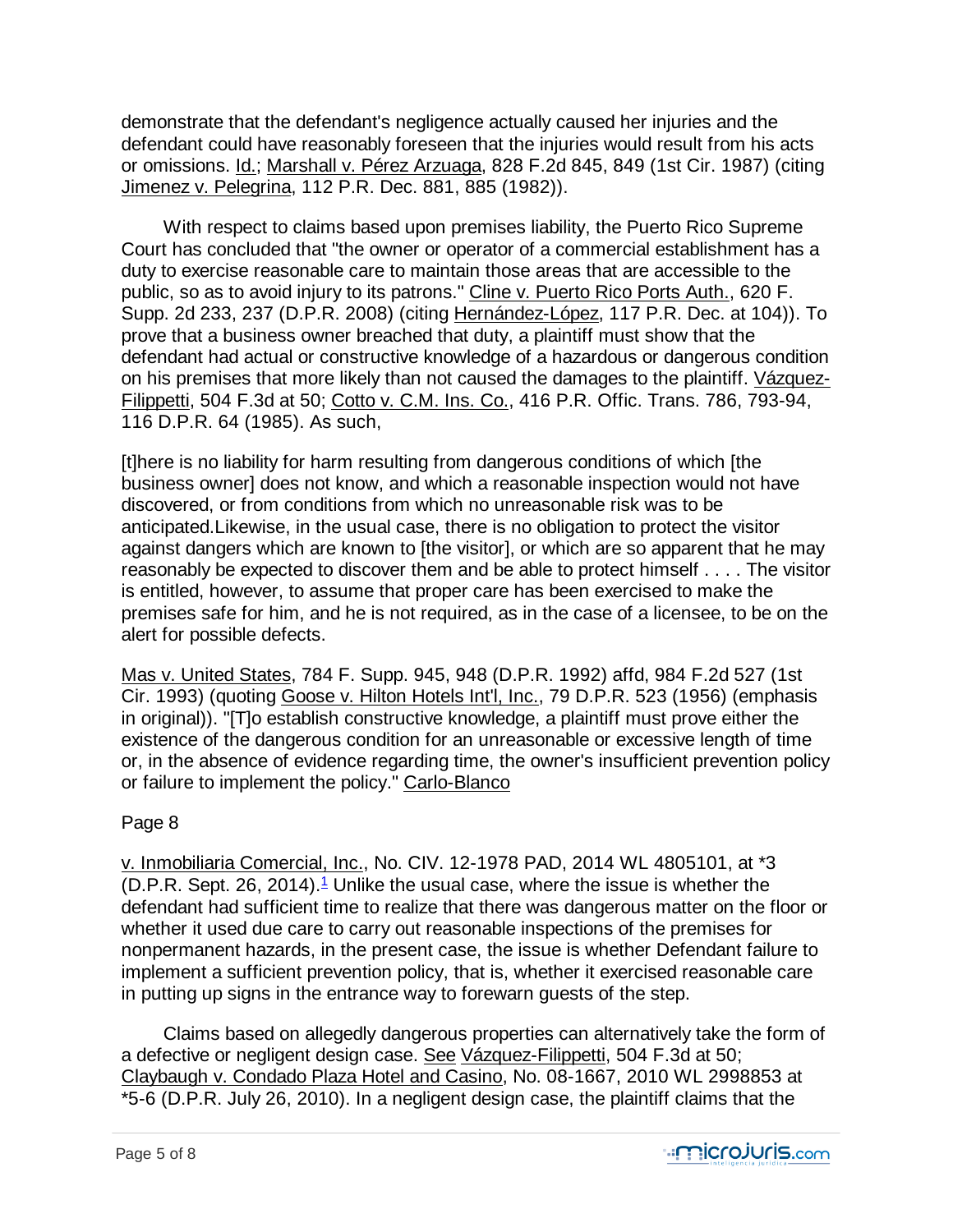property was negligent designed-unsafe from its very conception-as the owner intended it to be, in contrast to a claim that the owner negligently maintained the property. See Vázquez-Filippetti, 504 F.3d at 50-51. While the essential elements for such a case remain the same as premises liability, the plaintiff bears the burden of establishing the applicable standard of care for the design of the property at issue. Id. at 50."In most design cases, a plaintiff will only meet her burden of proof if she presents evidence as to the applicable standard of care, [typically in the form of expert testimony,] because the jury must be sufficiently familiar with what standard to evaluate whether the defendant's design

## Page 9

complied with it," as the design of buildings often involves experience or knowledge that the average lay person does not possess. Id. at 51; Claybaugh, 2010 WL 2998853 at \*5.

## A. Design Defect

 Turning to the analysis of Defendants' arguments, the court first addresses their contention that Plaintiff's claim falls within the rubric of a negligent design case and thus requires expert testimony as to an objective standard of care. Although it seems that the step at issue likely existed in the state intended by its owner when Casa de España was built in 1934, and it was not in disrepair or altered by some external force or action, Plaintiff's contention does not relate to the negligent placement and design of the step. Rather, she challenges Casa de España's failure to adequately warn its guests about the potential danger of the step. (See Docket Nos. 1 ¶ 3.2; 37 at 9-11.)

 This claim is different from the plaintiff's allegations in Vázquez-Filippetti v. Banco de Popular de Puerto Rico, which Defendants rely up on to support their claim. The First Circuit Court of Appeals rejected the plaintiff's theory of negligence based on premises liability and applied the negligent design rubric to an alleged dangerous condition where the plaintiff sought to recover for damages she sustained when she was hit by a car while using one of the bank's ATM. Vázquez-Filippetti, 504 F.3d at 46. The court reviewed the record and found that the plaintiff's complaint, pretrial documents, and all of her arguments at trial related to the negligent placement and design of the ATM. Id. at 51. As such, the court held that, in making such assertions, the plaintiff was required to present evidence regarding the applicable standard of care for designing the ATM facility at issue to argue that Banco Popular's design fell below such a standard.Id. at 55; see also Claybaugh, 2010 WL 2998853 at \*5-6 (applying Vázquez-Filippetti and holding that plaintiff's claims "that the shower retaining wall, hotel towel intended for use as a bath mat, and

## Page 10

floor tiles were negligently designed, allowing water to overflow onto the floor and causing her to slip and fall" required specific evidence in the form of expert testimony of an objective standard of care).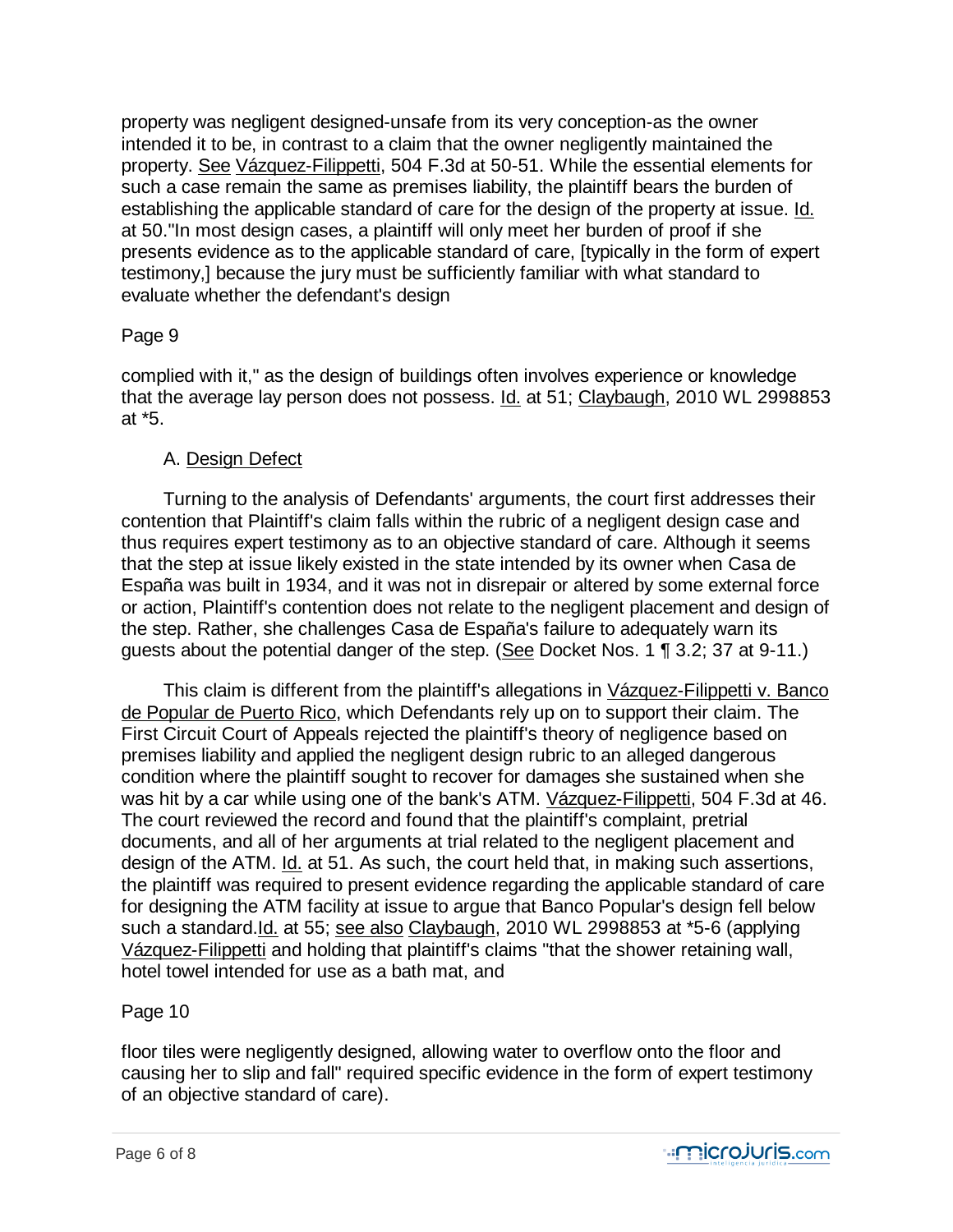In the present case, an examination of Plaintiff's arguments in her complaint and opposition to Defendants' motion for summary judgment reveals that she has not, and does not, claim that Casa de España was negligent in designing the door-less entryway by placing the step in that location. Her claim challenges Casa de España's failure to adequately warn its guests about the potential danger of the step. "It is the failure to correct, in the exercise of due care, a known hazardous condition or one of which the [property owner], in the exercise of due care, should be aware, or the failure to effectively warn invitees of its presence, that constitutes fault or negligence" in a premises liability claim. Mas, 784 F. Supp. at 948 (emphasis added). Therefore, it logically follows that had Casa de España properly warned Plaintiff of the step, she would have be aware of the risk, and not have tripped. According, the court rejects Defendants' argument that this case must be analyzed under the design defect rubric.

## B. Failure to Warn

 The court next addresses the issue of whether Casa de España breached its duty of care by failing to adequately warn its guests of the potential risk of danger of the step. Both parties dispute whether the step was marked with a visible yellow and black strip to warn guests of its presence. (See Docket Nos. 34-1 ¶ 9, 38 ¶ 9.2.) The parties also dispute whether Plaintiff entered the courtyard through the arched door-less entry, thus creating an issue of fact as to whether Plaintiff walked by the warning sign prior to her tripping on the step. (See Docket Nos. 34-1 ¶ 8; 34-5 at 20-24.) In light of these factual disputes, a jury reasonably could, upon weighing the evidence and making credibility determinations, decide in favor of either party whether Casa de España

## Page 11

effectively warned Plaintiff of the presence. Furthermore, because the failure to effectively warn invitees of the presence of a dangerous condition constitutes negligence (breach of duty) and, on the other hand, there is no obligation on part of Casa de España to protect Plaintiff against a danger which was known to her, see Mas, 784 F. Supp.at 948, the resolution of these issues of fact could certainly affect the outcome of this case, particularly the satisfaction of the breach of duty element of Plaintiff's claim. More so, it is for the jury, not the court, to find which of the disputed facts occurred and thus determine whether Casa de España exercised reasonable care in warning its guests of the risk of danger of the step. See Marshall, 828 F.2d at 849 (noting questions of fact are properly jury questions).

## C. Foreseeability

 Both parties also dispute whether the risk of danger of the step was reasonably foreseeable. Plaintiff argues that by placing a sign warning of the step on one side of the door-less entryway, Defendants essentially conceded that it was foreseeable that someone could trip on the step and sustain injuries. (See Docket No. 37 at 8-9.) Defendants argue that because there had not been a recorded accident in that area prior to Plaintiff's incident, the risk of danger of the step could not have been anticipated. (See Docket No. 34 at 9-12.) "Not only ordinary fact questions, but also